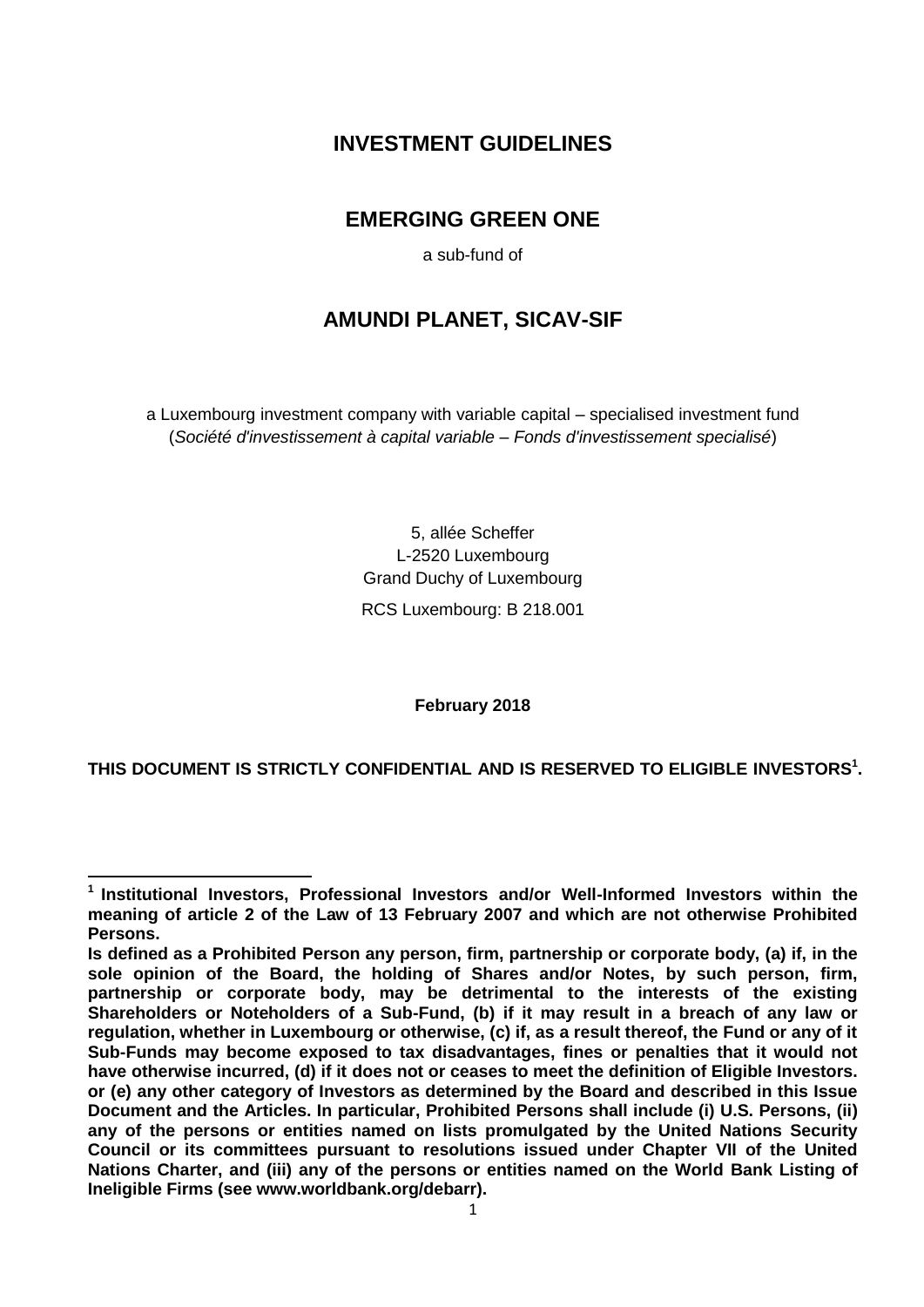#### **PRELIMINARY**

The board of directors of Amundi Planet, SICAV SIF, has adopted a set of investment guidelines which further detail the Investment Policy of the sub-fund EMERGING GREEN ONE. The information contained in this document is supplemental to the information provided in the General Section and the Supplement no.1 to the Issue Document and should always be read together the General Section and the Supplement no.1 to the Issue Document.

Capitalised terms used in this document and not otherwise defined will have the meaning ascribed to them in the Issue Document and the Supplement.

#### **INVESTMENT GUIDELINES**

#### **1. Country Risk Policy**

- **1.1** Any of the Sub-Funds of the Fund will not invest in Green Bonds and Other Bonds, of issuers located in the following countries: Cuba, Iran, Libya, Myanmar, North Korea, Russia, Somalia, South Sudan, Sudan, and Syria, South Sudan.
- **1.2** Any of the Sub-Fund's of the Fund will not invest in Green Bonds and Other Bonds of issuers located in countries with a Corruption Perception Index score issued by International Transparency that is less than or equal to  $15.<sup>2</sup>$
- **1.3** In order to mitigate the risk of investing in issuers potentially engaging in activities or transactions that can be suspected of circumventing embargoes linked to international sanctions, none of the Sub-Funds of the Fund will invest in Green Bonds or Other Bonds of issuers located in countries under a partial embargo or in other "high risk countries" identified by the Crédit Agricole Group unless, the Portfolio Manager has conducted additional due diligence with respect to the potential investment.

#### **2. Investment restrictions**

- **2.1** The Sub-Fund will adhere to the following investment restrictions at the time the investment decision is made:
	- 1) Only Debt Securities and Instruments listed on a regulated market are permitted;
	- 2) The Sub-Fund will only invest into Debt Securities and Instruments that benefit from a credit rating assigned by a major rating agency;
	- 3) The Sub-Fund will only invest in debt securities, and will not invest in equity or any debt that is convertible into equity.
	- 4) Maximum aggregate exposure to Green Bonds and Other Bonds issued by Sovereign entities limited to 30% of the Net Asset Value of the Sub-Fund;
	- 5) If the weighted average long-term credit ratings<sup>3</sup> of the portfolio falls below B+, the Sub-Fund will adhere to the following investment restriction at the time the investment decision is made:
		- a. Maximum exposure to any single issuer of Debt Securities and Instruments with a long-term rating of B-, B or B+ limited to 2.5% of the Net Asset Value of the Sub-Fund; and

 2 Available at https://www.transparency.org/

<sup>&</sup>lt;sup>3</sup> By Standard and Poor's or equivalent ratings provided by Moody's or Fitch. In case where the instrument has different ratings from different agencies, the median rating shall apply.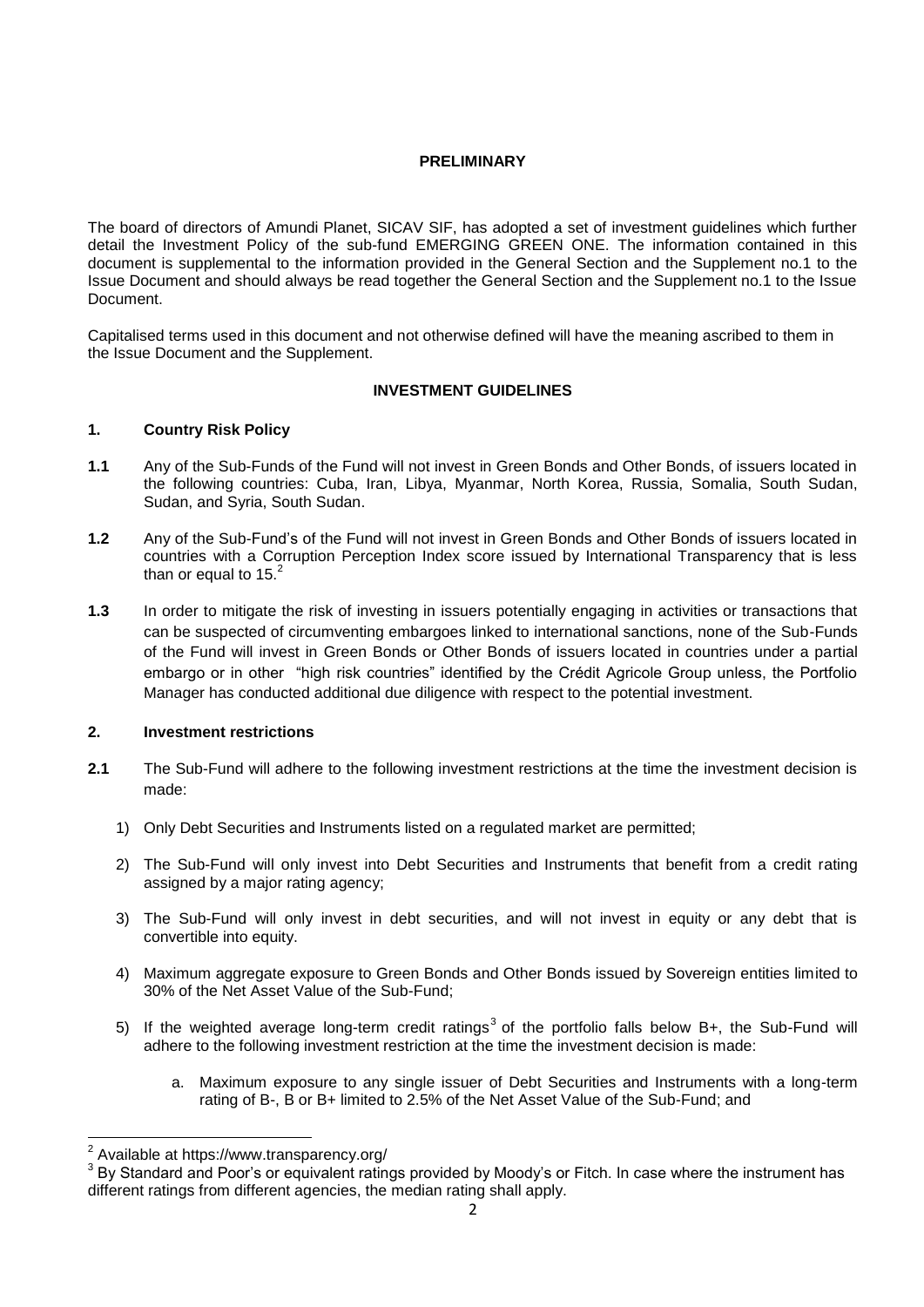- b. Maximum aggregate exposure to issuers of Debt Securities and Instruments with a long-term rating inferior by 2-notches or more to the sovereign long-term rating of countries where the issuers are located to 30%.
- **2.2** For the sake of clarity, maximum aggregate exposure limits to issuers are checked at group level.

#### **3. Country and region diversification**

**3.1** The Portfolio Manager will use its best efforts to maintain a minimum aggregate exposure to issuers of Debt Securities and Instruments located in Target Countries per region, measured as a percentage of the Net Asset Value of the Sub-Fund as follows

| - Eastern Europe and Mediterranean Regions <sup>4</sup> : 15% |     |
|---------------------------------------------------------------|-----|
| - Americas <sup>5</sup> :                                     | 15% |
| - Asia <sup>6:</sup>                                          | 15% |

**3.2** If the Sub-Fund is not able to maintain this allocation the AIFM will provide investors with an explanation of the reasons therefor.

#### **4. Procurement**

- **4.1** The Sub-Fund will use its best efforts to maintain that a substantial part of the proceeds from Green Bonds in which the Sub-Fund has invested, have been allocated to:
	- (i) projects linked to private sector operations that satisfy the criteria of economy and efficiency by recourse to fair and transparent commercial practices that neither discriminate against suppliers on the basis of their nationality nor allow for a preference to be given to works, goods or services originating in the country of the project; and
	- (ii) projects linked to a concession scheme awarded through a transparent process, implying that there was adequate advertising to open up the concession to international competition, that the procedure was fair and non-discriminatory and can be reviewed, and that the concession agreement is economically reasonable in terms of price, quality and risk-sharing.

#### **5. Exposure to Third Parties**

The AIFM undertakes to notify all investors if and when the Fund incurs an exposure to any third party, including without limitation exposure to derivatives counterparties and prime brokers and any similar exposure, amounting to 10 % or more of the Net Asset Value of the Fund. Such exposure shall be communicated to the investors as soon as practically possible after its discovery.

### **6. Sub-Fund ESG Charter**

- **6.1** The Sub-Fund adheres to an ESG charter ("ESG Charter"), this ESG Charter is included as Appendix I to this document.
- **6.2** The ESG Charter will be published through appropriate communication tools and will be made publicly available to Eligible Investors as soon as practicable.

 4345 See Appendix I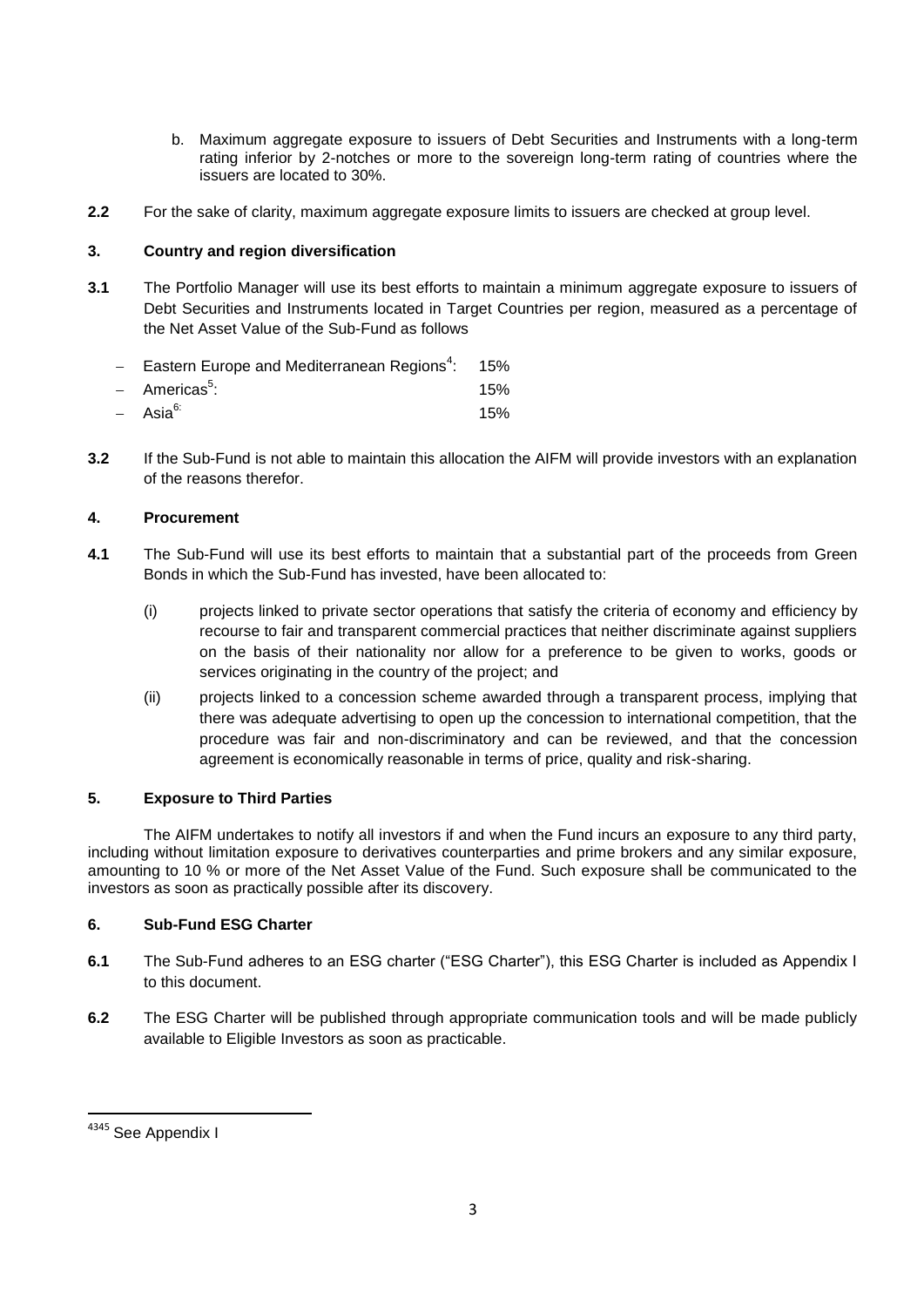### **Appendix I.**

The target countries listed per region below have been developed to reflect, to the extent possible, the Sub-Fund's motive to have a widespread impact across emerging market green bonds markets with specific attention placed on country eligibility under the Organization of Economic Co-operation and Development's (OECD) list of eligible countries for the Development Assistance Committee (DAC) [\(http://www.oecd.org/dac/stats/daclist.htm\)](http://www.oecd.org/dac/stats/daclist.htm).

Americas:

 Antigua and Barbuda, Argentina, Bahamas, Barbados, Belize, Bolivia, Brazil, Chile, Colombia, Costa Rica, Ecuador, El Salvador, Grenada, Guatemala, Guyana, Haiti, Honduras, Jamaica, Mexico, Nicaragua, Panama, Paraguay, Peru, St. Kitts and Nevis, St. Lucia, Suriname, Uruguay, Venezuela (Republica Bolivariana de).

Asia :

 Afghanistan, Azerbaijan, Bangladesh, Bhutan, Cambodia, China, India, Indonesia, Kazakhstan, Kyrgyz Republic, Lao People's Democratic Republic, Malaysia, Maldives, Mongolia, Myanmar, Nepal, Pakistan, Philippines, Sri Lanka, Tajikistan, Thailand, Turkmenistan, Uzbekistan, Vietnam.

Eastern Europe and Mediterranean Region Target Countries:

 Albania, Armenia, Belarus, Bosnia and Herzegovina, Bulgaria, Croatia, Cyprus, Egypt (Arab Republic of), Estonia, Georgia, Hungary, Jordan, Kosovo, Latvia, Lebanon, Lithuania, Macedonia (FYR of), Moldova, Montenegro, Morocco, Poland, Romania, Serbia, Slovak Republic, Slovenia, Tunisia, Turkey, Ukraine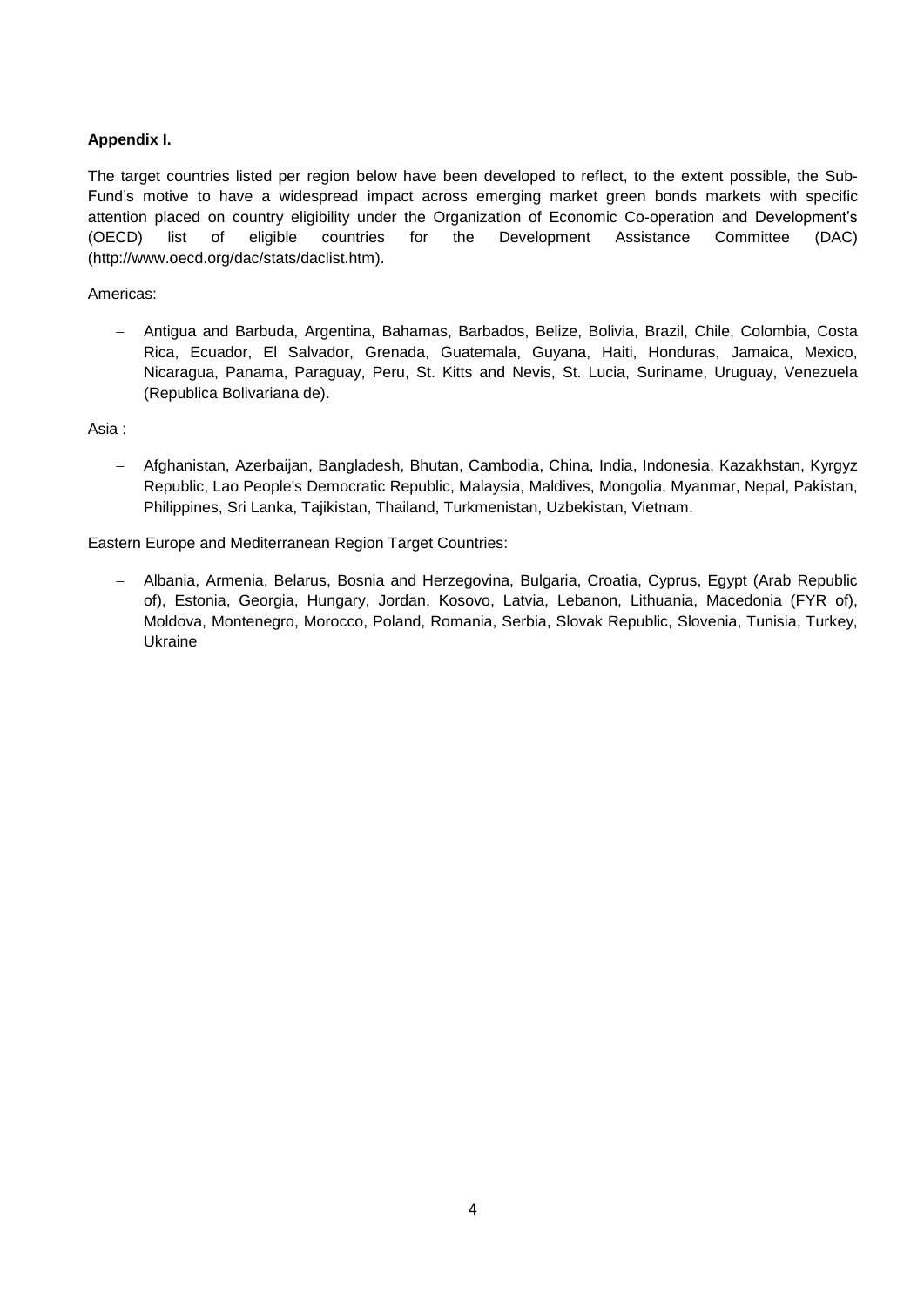**Appendix II.**

Amundi Planet – Emerging Green One

ESG Charter<sup>7</sup>



**The Communist Communist Communist Communist Communist Communist Communist Communist Communist Communist Communi**<br>The Soviet Communist Communist Communist Communist Communist Communist Communist Communist Communist Communi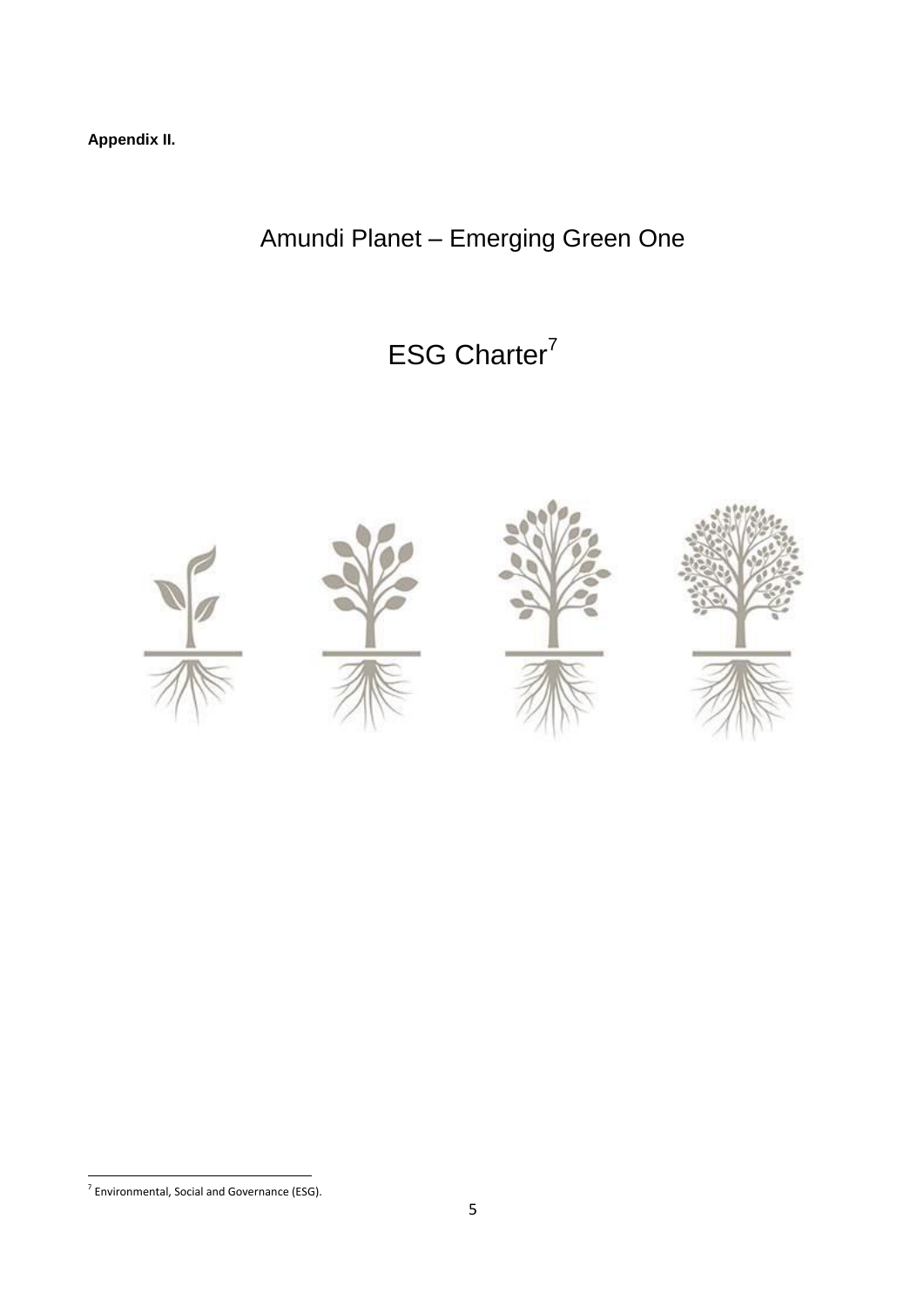#### **Introduction**

This document has been drafted to complement the information provided in the Issue Document of Amundi Planet – Emerging Green One ("Amundi Planet EGO" or the "Fund"). It seeks to provide further insights on the ESG Policy of the Fund and its implementation process.

The Fund's mission is to help stimulate the issuance of green bonds in emerging markets, deepening local capital markets and expanding financing for climate investments. It aims to educate emerging market players about green bonds and embed best practice in line with the Green Bond Principles. The Fund aims to play a transitional role in transforming the bond market practices in the Emerging Markets through addressing market shortfalls and with its robust ESG investment criteria, influencing the market development over the 7 year investment period.

The Fund will target financial institutions ("FIs") as potential issuers, as it believes they are best placed to select green projects within the markets they cover. The rationale is that by sending FIs the signal that the Fund is willing to buy their green bonds, they will be in favour of financing more green projects. The Fund also aims to play an important role in helping to boost climate finance, in terms of channeling capital from the developed to the developing world.

The Fund will initially invest in sovereign, quasi-sovereign and other bonds issued by FIs (as defined in the Section 3. Investment Objective of the Sub-Fund of the Supplement n. 1 to the Issue Document), as emerging market green bond issuances from FIs have been limited to date as well as for liquidity and yield management purposes. The issuers of all bonds will be screened against robust ESG criteria.

As part of the Green Cornerstone Bond Program, the Fund aims to introduce best market standards and practice in line with the Green Bond Principles ("GBPs") in emerging markets and support the development of sustainable debt capital markets with the aspiration to boost supply of future Green Bond issuances by FIs. Over the course of its 7-year investment period, the Fund will aim to be an influential actor on the market by promoting best ESG practices in green bond issuance and debt capital market. The Fund aims to transition entirely to green bonds over the course of the Investment Period as the market for green bonds in Emerging Markets ("EM") develops.

The design of the Fund's ESG Policy reflects the following contextual aspects:

- (i) The Fund is expected to have a medium Environmental & Social ("E&S") risk profile. For each type of asset and issuer eligible, the Fund Manager will follow an approach designed to address E&S issues specific to each particular case: for sovereign and quasi-sovereign bonds, conventional bonds issued by financial institutions and green bonds issued by financial institutions. The ESG screening reflects the environmental consequences of the FI's financing and exposure to high ESG risk and carbon-intensive sectors and to projects associated with potentially significant environmental and social risks and impacts.
- (ii) The Fund may only invest in listed securities. As such, the Fund will base its ESG analysis off publicly available information.
- (iii) Green bond development in emerging markets is still at a nascent stage. This ESG Charter establishes clear ESG criteria for the Fund in order to effectively promote best practices at all stages of green bond market development in line with the letter and spirit of the GBP.
- (iv) The Fund will require an external review of the green credentials of any green bond issuance it considers for investment to ensure the green bonds it invests in will result in significant net environmental benefits. Amundi will invest in green bonds without external review only under exceptional circumstances, i.e. in the case where an issuing FI is based in a country where credible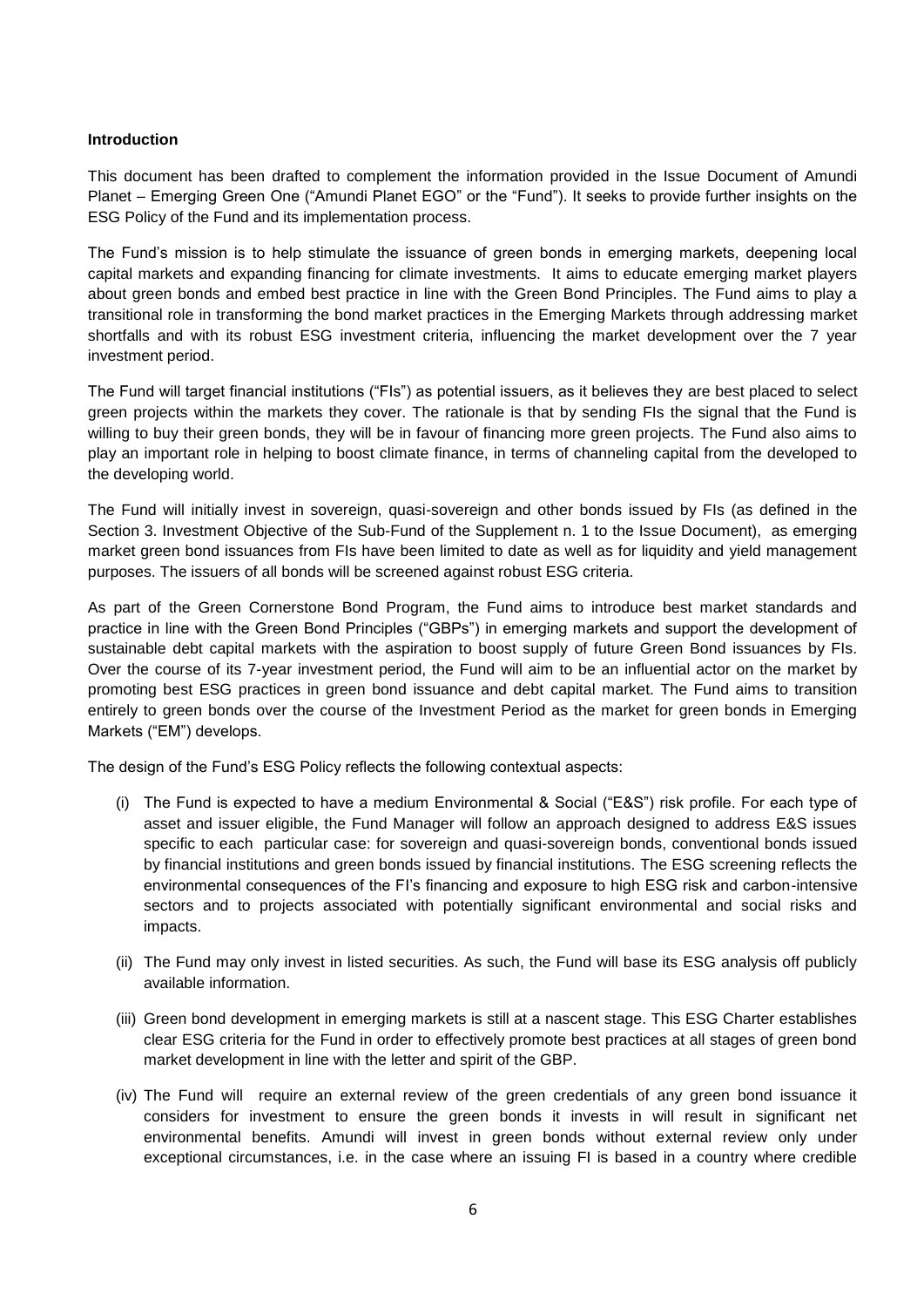financial consulting companies conducting external reviews and certifying second opinions are not operating within the remits of reasonable commercial terms and conditions at the time of issuance.

### **Contents**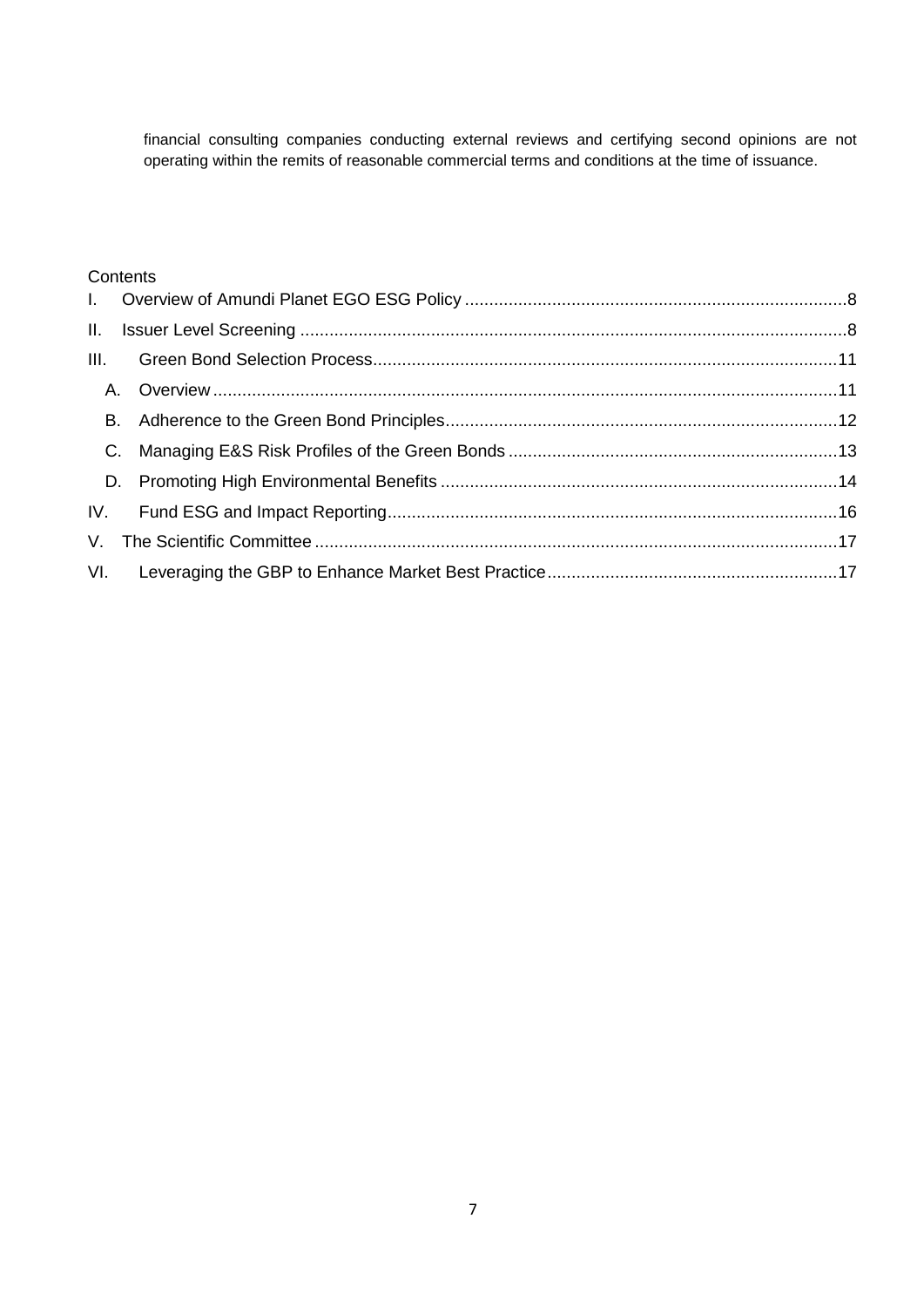# <span id="page-7-0"></span>I. Overview of Amundi Planet EGO ESG Policy

**1.1** The Fund's ESG policy is based on three key pillars which represent current market best practices in socially responsible investing ("SRI") and green bond investing and will be an integral element for the investment decision-making process:

- (i) Exclusion policy at the issuer level, based on Issuers' ESG score, taking into account portfolio exposure to high ESG risk and carbon-intensive sectors and to projects associated with potentially significant environmental and social risks and impacts, and/or sector-exclusion;
- (ii) Assessment of the green bonds framework (focusing on transparency and disclosure level); and
- (iii) Ensuring high performance standards of the green bonds (focusing on high environmental, net environmental and social benefits and ESG risk profile at the project level).

**1.2** The ESG policy was developed by Amundi and IFC, in collaboration with EBRD and EIB to reflect the following high level characteristics which act as the framework of the Fund's ESG policy, that will be implemented and applied by Amundi:

- (i) ESG screening at the issuer level for all bonds, using a joint framework co-developed by Amundi and  $\mathsf{IFC}^8$ .
- (ii) Green bond framework assessment, ensuring that best practices set out by the GBP are met; and
- (iii) Additional information requirements and ex-post monitoring on the use of proceeds with a focus on:
	- a. Performance standards at project level to ensure net environmental and social benefits: impact assessment requirements and exclusion of specific categories of projects (i.e. clean coal); and
	- b. ESG risks associated with the projects or portfolio of projects.
- **1.3** These three pillars will enable Amundi to:
	- (i) Ensure that none of the Fund's investments directly or indirectly expose the Fund to environmentally high-risk and carbon intensive sectors nor to projects associated with potentially significant environmental and social risks and impacts in the issuer's portfolios;
	- (ii) Ensure the promotion of green bond best practices, maintain and reinforce green bond market integrity for emerging markets green bonds;
	- (iii) Focus whenever possible on green bonds supporting projects with the highest level of environmental benefits; and
	- (iv) Mitigate ESG risks that may present reputational risks at the issuer level for other Bonds and at the issuer and green bond level for green bonds.

### <span id="page-7-1"></span>II. Issuer Level Screening

**2.1** Issuer level screening will be applied ex-ante to all the Fund's investments, applicable to all bond issuers throughout the Investment Period as well as the green bond portfolio. The issuer level screening is broken down as follows:

- (i) Country level exclusion policy;
- (ii) Issuer level ESG exclusion policy ; and

 $\overline{a}$ 

<sup>8</sup> See Section 2.5.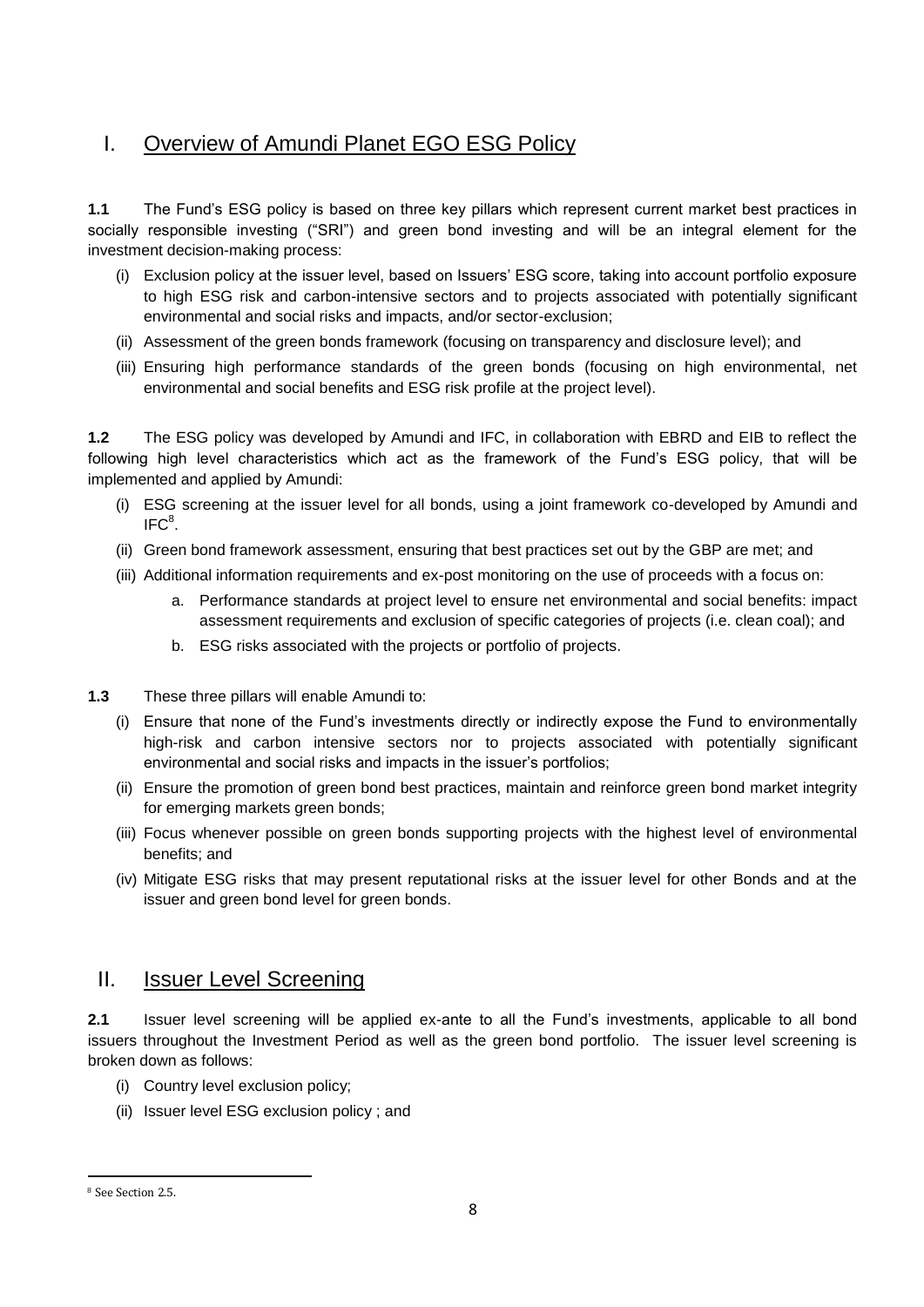(iii) Issuer's portfolio exposure to high ESG risk and carbon-intensive sectors and projects associated with potentially significant environmental and social risks and impacts.

**2.2** In order to ensure compliance with international norms and Amundi Socially Responsible Investment ("SRI") Policy<sup>9</sup>, sovereign issuers will be excluded if they are:

- (i) Sanctioned by the United Nations Security Council pursuant to any resolution issued under Chapter VII of the United Nations Charter; the European Union and/or the French competent authority; and/or
- (ii) Rated G by Amundi ESG analysis $^{10}$ .

**2.3** Secondly, ESG screening at the issuer level will apply to all issuers the Fund invests in. These guidelines will be as follows, if applicable:

- (i) Exclusion of municipal and quasi sovereign bonds if there are obvious investments in (a) fossil fuel, (b) gambling, (c) large dams or large hydropower projects associated with potentially significant environmental and social risks and impacts, and (d) large infrastructure and extractive industry projects exposed to considerable E&S risks such as significant resettlement, impacts on critical habitat, impacts on Indigenous Peoples, significant impacts on local communities or impacts on critical cultural heritage;
- (ii) Exclusion of entities or affiliates of entities debarred by the World Bank Group<sup>11</sup>, the European Bank for Reconstruction and Development<sup>12</sup>, the Asian Development Bank<sup>13</sup>, the Inter-American Development Bank<sup>14</sup> or on the exclusion list of the Ethical Council of the AP Funds<sup>15</sup>;
- (iii) Exclusion of financial institution conventional bonds if the company is scored F & G on Amundi's scale $16$ ; and
- (iv) ESG screening will consider the issuer's portfolio exposure to high ESG risk and carbon-intensive sectors and projects associated with potentially significant environmental and social risks and impacts, such as significant resettlement, impacts on critical habitat, impacts on Indigenous Peoples, significant impacts on local communities or impacts on critical cultural heritage (see below Box 1: Reflecting Environmental Consequences of Financing in Banks' ESG Scores).
- **2.4** With regard to FI green bonds in particular, these guidelines will be as follows:
	- (i) Focus on "Low-medium-risk/sound E&S performance" FIs (better than F-rated by Amundi);
	- (ii) Eligibility of "Medium-risk" FIs (F-rated by Amundi) where improvement is feasible; and
	- (iii) Exclusion of worst performers (G-rated by Amundi, or on the exclusion lists referred to in 2.3 (ii) ).

**2.5** To assist Amundi in its E&S issuer screening process, IFC will make available relevant tools and methodologies such as the ESG Key Performance Indicators developed for fixed income. In particular it will

**.** 

<sup>9</sup> Copy of which is available publicly on the following website: [http://www.amundi.com/int/Services-for-Professionals/ESG-SRI-and-impact](http://www.amundi.com/int/Services-for-Professionals/ESG-SRI-and-impact-investing)[investing\)](http://www.amundi.com/int/Services-for-Professionals/ESG-SRI-and-impact-investing).

<sup>10</sup> Countries that systematically and willfully violate human rights and make themselves guilty of the worst crimes: war crimes and crimes against humanity.

<sup>11</sup> See the World Bank Listing of Ineligible Firms and Individuals a[t www.worldbank.org/debarr](http://www.worldbank.org/debarr)

<sup>12</sup> See EBRD list of ineligible entities at http://www.ebrd.com/ineligible-entities.html

<sup>13</sup> See the Asian Development Bank Anticorruption policy list at https://www.adb.org/site/integrity/sanctions

<sup>14</sup> See Inter-American Development Bank Group Sanctioned Firms and Individuals list at

https://www.iadb.org/en/topics/transparency/integrity-at-the-idb-group/sanctioned-firms-and-individuals%2C1293.html

<sup>15</sup> See http://www.ap4.se/en/esg/excluded-companies/

<sup>&</sup>lt;sup>16</sup>The following activities trigger a G-rating: (i) involvement in the production or sale of anti-personnel mines and cluster bombs, prohibited by the Ottawa and Oslo treaties; (ii) involvement into the production or sale of chemical, biological and depleted uranium weapons; (iii) repeated and serious violations of one or more of the ten principles of the Global Compact; (iv) generation of more than 50% of its revenue from coal extraction. A F-rating is triggered by companies having the worst ESG practices according to Amundi best-in-class approach, either because (i) they face allegations of controversies of any kind (E, S or G) that are taken into consideration by the management but practices still need to be improved; (ii) they provide no or very poor information on their ESG practices; (iii) they provide ESG information that trigger a ranking significantly below average (or a combination of the above).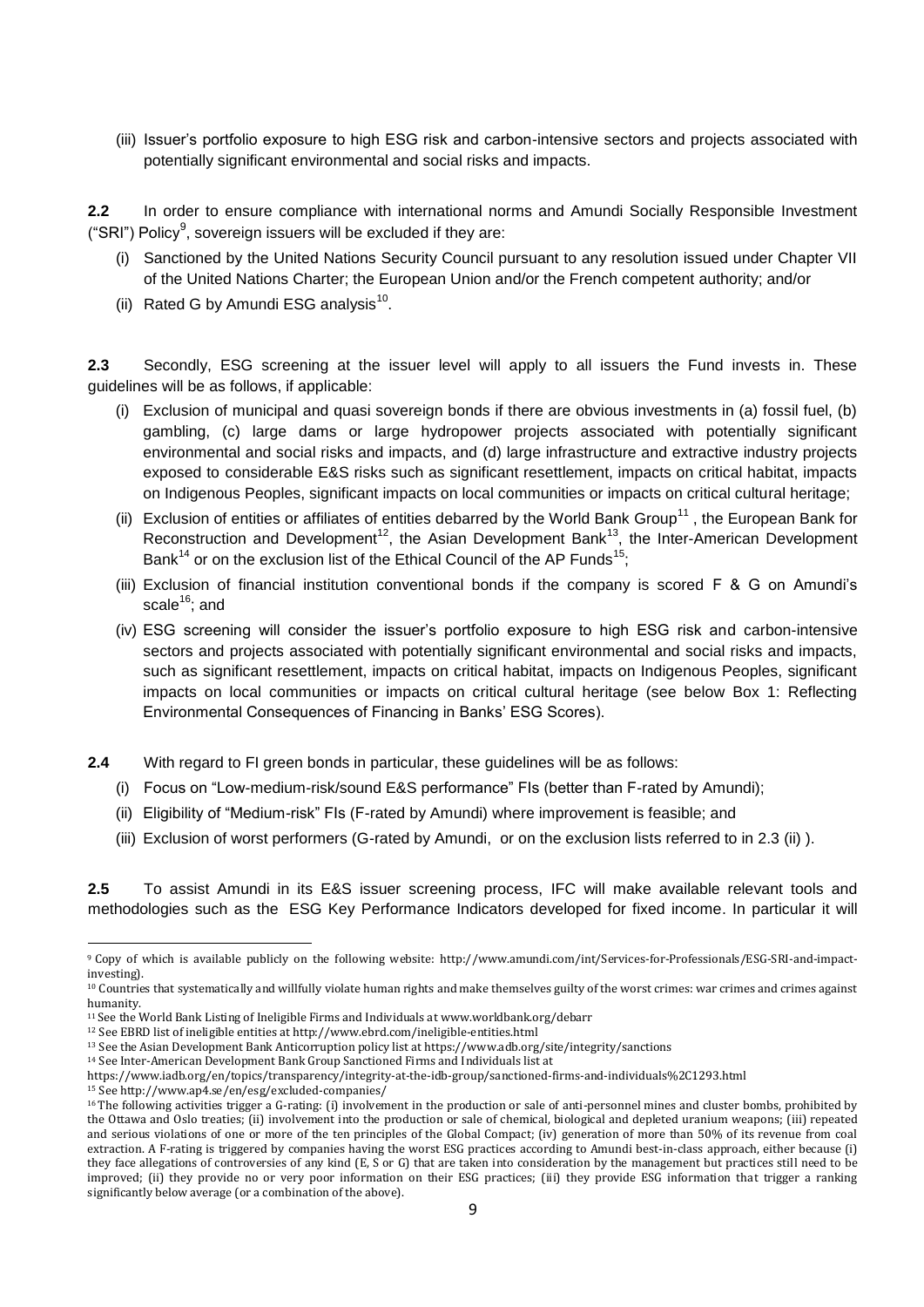allow Amundi to assess both conventional bonds and green bonds in a manner consistent with the relevant IFC Performance Standards<sup>17</sup>. In the normal course of IFC's operations, IFC determines internal E&S Risk Rating scores for its FI investment clients which is based on public and confidential information. IFC will share with Amundi only the publicly available E&S information IFC collects in its operations. This publicly available information will support Amundi process and will be taken by Amundi into consideration in assigning its own ESG performance scores. Such information will be shared upon Amundi's request, only for publicly identified IFC FI clients that are potential issuers for the Fund's investment (if requested by Amundi, IFC will also gather and share publicly available ESG information on other FIs which securities the Fund may potentially invest in).

### Box 1: Reflecting Environmental Consequences of Financing in Banks' ESG Scores

Taking into account the environmental consequences of financing, the 'Eco-responsible financing criteria' is the most highly weighted criterion in Amundi ESG ratings of banks, due to the environmental impact but also to the financial and reputational risks for banks.

In order to assess the performance of a bank under the Eco-responsible financing criteria, Amundi's ESG analysis focuses on three key areas of bank activities:

- (i) Corporate financing;
- (ii) Asset management; and
- (iii) Retail banking.

**.** 

The exposures found within each of these banking activities is weighted against the bank's overall exposure to each of the activities. This relies on activity specific indicators:

- (i) Corporate activities: the proportion of corporates in the lending portfolio;
- (ii) Asset management: the revenue exposure of the bank to asset management and the amount under management; and
- (iii) Retail banking: revenue exposure of the banks to retail clients.

For corporate/project financing activities, to accurately take into account the exposure of the bank, there are three key variables that are analyzed:

- (i) The distribution of projects financed according to the Equator Principles classification;
- (ii) The estimated carbon intensity of the syndicated loan portfolio; and
- (iii) The portfolio composition of high ESG risk and carbon-intensive sectors and projects in (a) fossil (coal and oil) fuel extraction, transportation and power generation, (b) large dams or large hydropower projects, (c) large infrastructure and extractive industry projects, and (d) projects associated with potentially significant environmental and social risks and impacts, such as significant resettlement, impacts on critical habitat, impacts on Indigenous Peoples, significant impacts on local communities or impacts on critical cultural heritage

Additionally, there is attention given to measure the management of exposure to "brown" projects by the Amundi ESG team analyzing the integration of environmental risk into the decision process for investment or the

<sup>17</sup> E&S scores calculated by Amundi with the use of publicly available information shared by IFC may be different from the scores assigned by IFC on the same potential issuers for internal purposes as IFC also takes into account client confidential information to which it has authorized access. IFC will not independently verify the accuracy, the completeness or the sufficiency of the public information provided to Amundi and makes no express or implied representation or warranty as to the accuracy, completeness or sufficiency of the publicly available information provided to Amundi for the purposes hereof.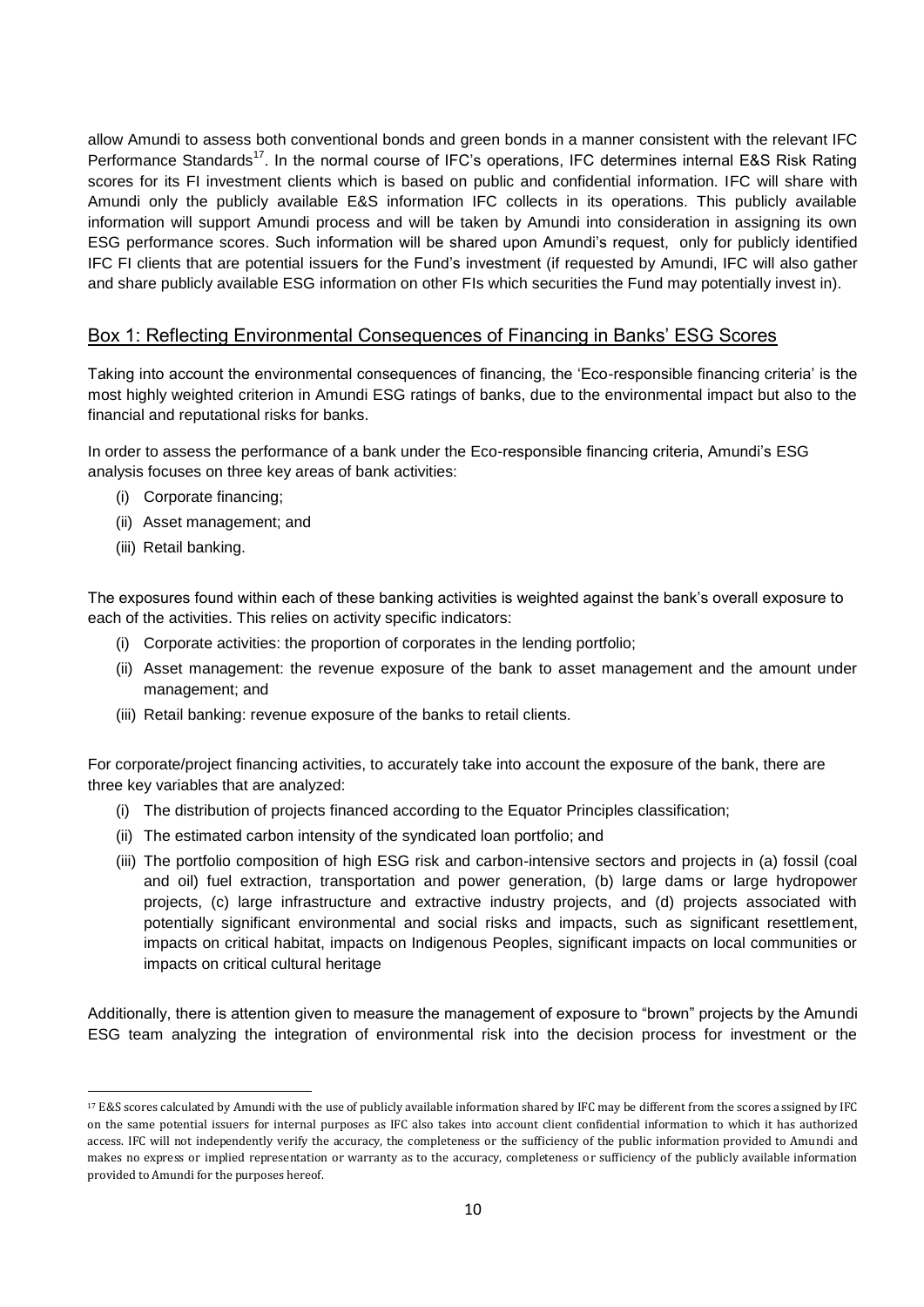granting of loans. This assessment is performed by analyzing first the integration of environmental issues into risk committees, employee training, due diligence, etc.

Thereafter, the Amundi ESG team analyzes the sector policies applied by the banks. Depending on which sectors the banks are exposed to and which have high environmental impacts, Amundi ESG team measures how detailed and relevant the bank's sector specific policies are and how binding they are. For example, a bank with a high exposure to a sector such as utilities and which does not have a policy indicating under what conditions it would finance a coal power plant (minimum energy efficiency, country concerned, presence of emission control mechanisms, etc.) would obtain a low score.

### Figure 1: Amundi ESG Criterion E26 | Eco-responsible Financing (Corporate Financing)



Regarding the asset management activity, the Amundi ESG team assesses each bank's performance on this factor by the importance of SRI and the integration of the ESG environmental issue into its managed portfolios. The Amundi ESG team also looks at the participation of the banks indifferent public initiatives and the integration of environmental issues in the votes of the banks' annual general meetings (i.e. does the bank support resolutions in favor of the fight against climate change?).

Finally, for retail financing activity, in order to assess the performance Amundi ESG team studies the different initiatives of the bank to promote good practices: incentives for energy efficient building renovation or to purchase low carbon vehicles.

# <span id="page-10-0"></span>III. Green Bond Selection Process

# A. Overview

<span id="page-10-1"></span>**3.1** Acting as Alternative Investment Fund Manager ("AIFM") and Portfolio Manager, Amundi and its affiliates will have sole responsibility in ensuring the integrity of the green bonds selected for investment.

**3.2** The first pillar of the green bond selection process includes ESG screening at issuer level, which has specificities for green bonds.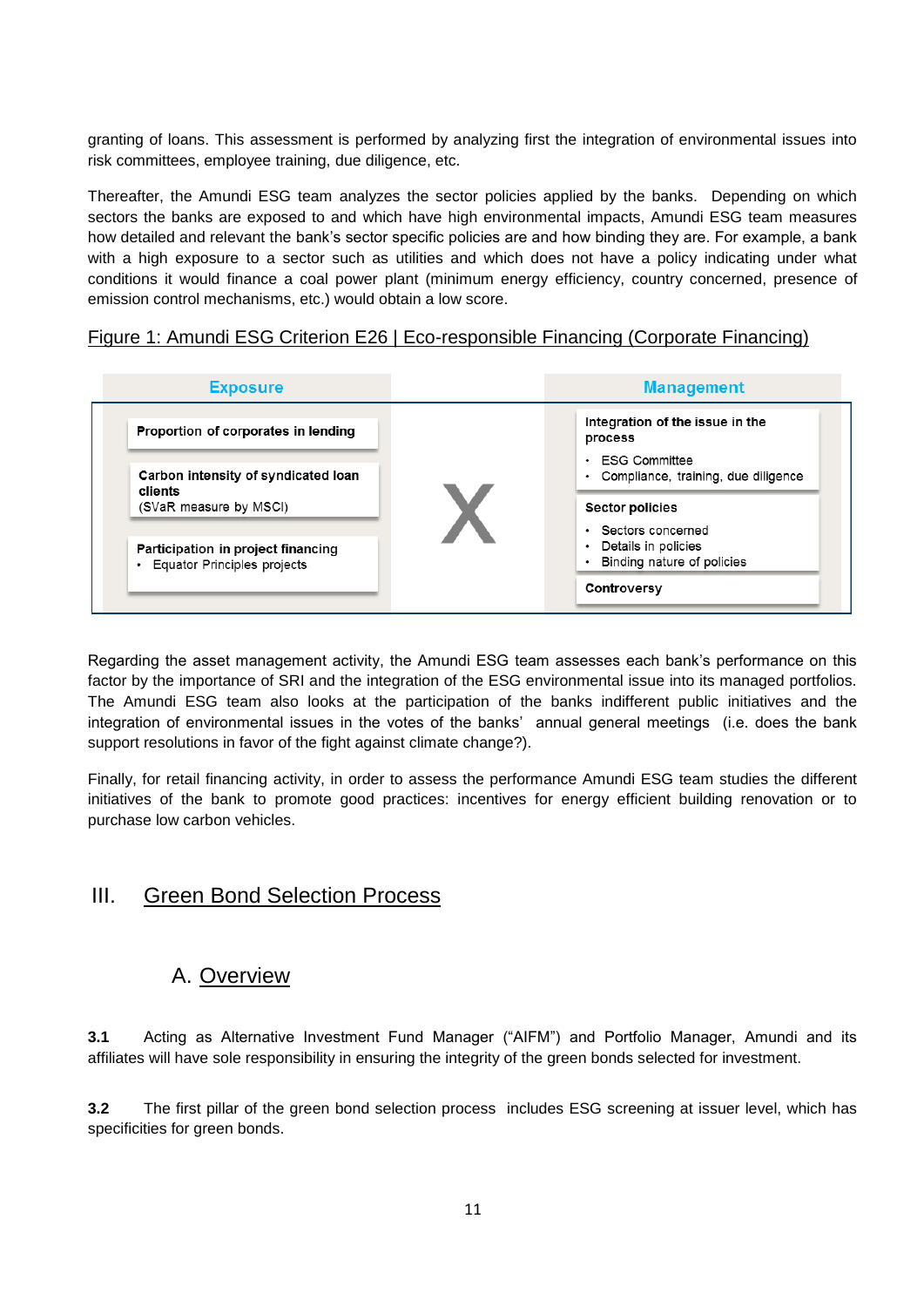**3.3** Thereafter, to ensure the quality of the selected green bonds the following selection criteria will be applied:

- A. Select only green bonds in compliance with the Green Bond Principles (GBPs);
- B. Additional E&S analysis to ensure that the proceeds:
	- i. do not finance projects that are deemed not investable (for example fossil fuel projects);
	- ii. focus on projects with limited adverse environmental and social impact in line with relevant IFC Performance Standards.
- C. Select only green bonds for which there is a commitment to implement an impact assessment of the use of proceeds.

**3.4** The Fund's green bond holdings will be subject to constant monitoring in order to ensure compliance with all aforementioned aspects until maturity or divestment.

### B. Adherence to the Green Bond Principles

<span id="page-11-0"></span>**3.5** Adherence to the GBP is a necessary condition for a green bond to be eligible to the Fund.

**3.6** As a reminder, the GBP are a voluntary set of guidelines that recommend transparency and disclosure and promote integrity of the market by focusing on a green bond's issuance process. The GBPs have four core components:

- (i) Use of proceeds:
	- Amundi will ensure that the use of proceeds are appropriately described in the green bonds documentation, with designated green projects providing clear environmental benefits (see Section D below).
- (ii) Process for project evaluation and selection:
	- Amundi will make sure that green bond issuers clearly communicate on environmental sustainability objectives and green projects eligibility criteria.
- (iii) Management of proceeds:
	- Amundi will ensure that the issuer commits to track in an appropriate manner the net proceeds of the green bond and make known to investors the intended types of temporary placement for unallocated proceeds.
- (iv) Reporting:

Amundi will require green bond issuers to provide investors with a list and brief description of all the projects to which the green bond proceeds have been allocated, as well as their expected impact. The report on the environmental benefits of the green projects should provide sufficient information for investors to estimate the positive environmental impact of the projects. If an impact report is not available at the time of issuance, then Amundi will require a commitment from the issuer to provide investors with such a report going forward.

**3.7** In addition, the GBP encourage issuers to position this information within the context of their overarching objectives, strategy, policy and/or processes relating to environmental sustainability. Issuers are also encouraged to disclose any green standards or certifications referenced in project selection:

> As part of the green bond selection process, Amundi will assess the issuers' capacity and intention to clearly communicate corporate environmental policies and strategies as well as "green" goals, including increasing financing to green projects and decreasing their exposure to high ESG risk and carbon-intensive sectors and projects over time.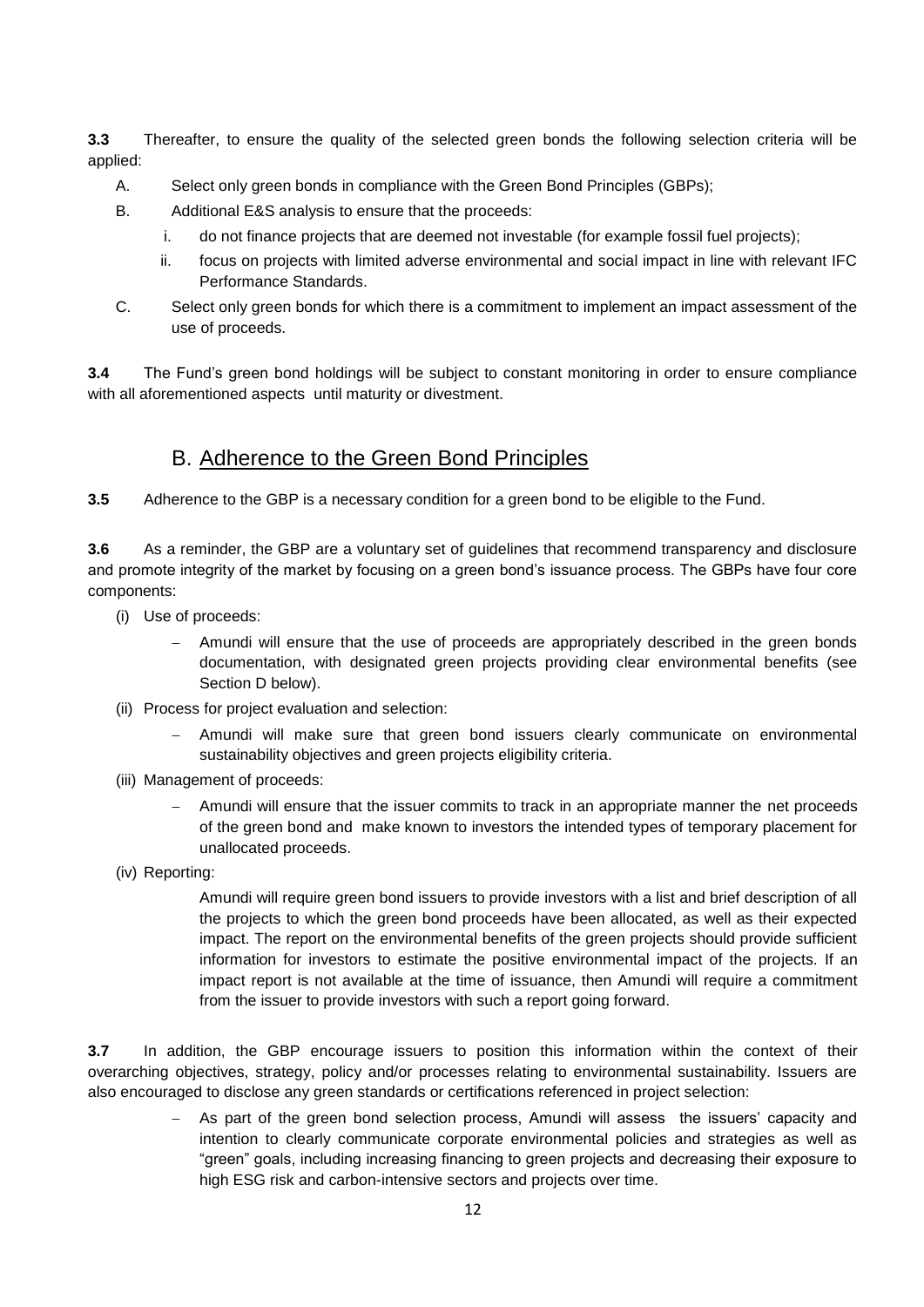**3.8** The GBP also encourage a high level of transparency and recommend that an issuer's process for project evaluation and selection be supplemented by an external review to confirm the alignment of their green bonds with the key features of the GBP (see Box 2).

### Box 2: External Review

The GBP recommend that issuers procure a third party external review (external review providers, third party certifiers, rating agencies, etc.). Amundi will require an external review of the green credentials any green bond issuance it considers for investment. To this end, Amundi will invest in green bonds without external review only under exceptional circumstances, i.e. in the case of issuers based in countries where credible financial consulting companies conducting external reviews and/or certifying second opinions are not operating within the remits of reasonable commercial terms and conditions at the time of issuance. In such cases, the Amundi ESG team will conduct further ESG green bond due diligence to ensure compliance with the Fund's requirements. It will particularly focus on the structure of the bond, and the projected management of proceeds (including the impact reporting). Amundi will make all reasonable efforts to ensure that each of the Fund's green bond investment which does not benefit from an external review due to such exceptional circumstances at issuance obtains an external review post issuance as soon as practically possible.

The GBP recommend public disclosure of external reviews, or at least an executive summary, for example by using the template available at www.icmagroup.org/gssbresourcecentre which once completed can be made available online for market information. The GBP encourage external review providers to disclose credentials and relevant expertise and communicate clearly the scope of the review conducted.

The GBP take into account that the timing of an external review may depend on the nature of the use of proceeds and publication of reviews can be constrained by business confidentiality requirements.

# C. Managing E&S Risk Profiles of the Green Bonds

<span id="page-12-0"></span>**3.9** The GBPs also recognize the importance for the issuer to communicate on the potential environmental and social risks associated with a project. In line with this requirement, an E&S due diligence (based on public information available) will be employed for each prospective green bond in which the Fund will consider investing to avoid any green bond investment associated with adverse environmental or social impact.

**3.10** The E&S risk profile assessment of each green bond will rely on a framework based on IFC's Performance Standards ranging across the following topics:

- (i) Assessment and management of environmental and social risks and impacts;
- (ii) Labor and working conditions;
- (iii) Resource efficiency and pollution prevention;
- (iv) Community health, safety and security;
- (v) Land acquisition and involuntary resettlement;
- (vi) Biodiversity conservation and sustainable management of living natural resources;
- (vii) Indigenous peoples; and
- (viii) Cultural heritage.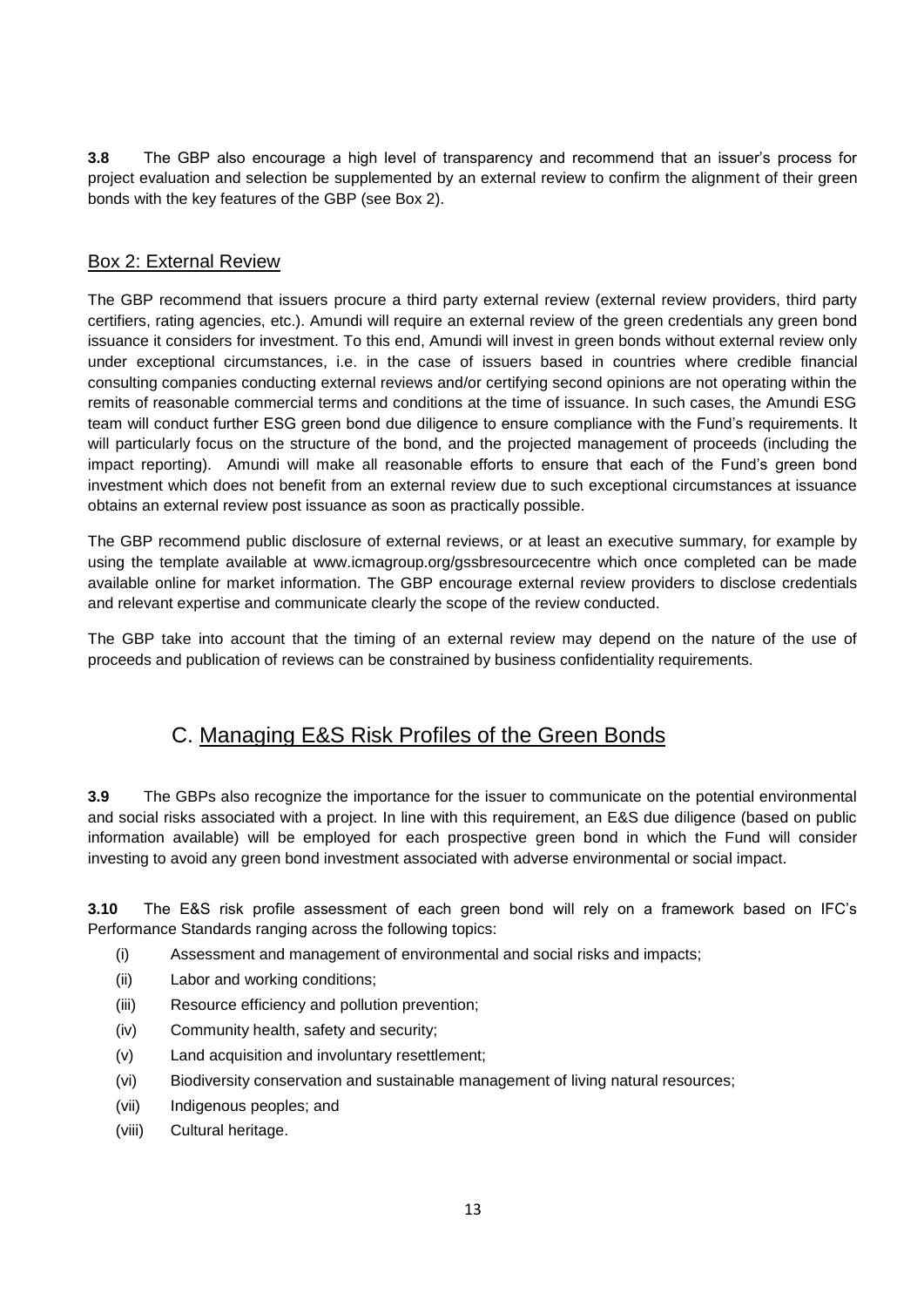**3.11** For the sake of clarity, Green Bonds supporting the following type of "high-risk" assets will not be eligible for investment by the Fund:

- (i) Nuclear plants;
- (ii) Large dams or large hydropower projects associated with potentially significant environmental and social risks and impacts; and
- (iii) Fossil-fuel extraction, transportation and power generation projects (including "clean coal projects") and energy efficiency projects associated directly with coal or oil extraction, transportation and power generation.

This list of non-eligible areas is non-exhaustive and may be adjusted based on market developments.

**3.12** In case of a deficient external review, Amundi will implement further ESG analysis if there is a likelihood that the green bond proceeds might include assets exposed to the aforementioned categories. Green bond financing projects with significant adverse environmental and social impact will not be purchased and, if previously purchased, will be divested should evidence of adverse impact emerge.

# D. Promoting High Environmental Benefits

<span id="page-13-0"></span>**3.13** The GBPs recognize a set of broad categories of eligibility for Green Projects, including (but not limited to):

- (i) Renewable Energy;
- (ii) Energy Efficiency;
- (iii) Sustainable water and wastewater management;
- (iv) Clean transportation;
- (v) Green buildings;
- (vi) Pollution prevention and control;
- (vii) Eco-efficient and/or circular economy adapted products, production technologies and processes;
- (viii) Sustainable management of living natural resources and land use;
- (ix) Terrestrial and aquatic biodiversity conservation; and
- (x) Climate change adaption.

**3.14** Within each of these categories, it is up to the green bond investor, using information provided by the issuer or external reviewers, to make sure that the projects provide clear environmental benefits and overall net environmental and social benefits. For example, the goals presented by the projects invested into by the green bond must be in line with:

- (i) lowering the current and expected risks or vulnerabilities posed by climate change; and
- (ii) promoting efforts to reduce or limit greenhouse gas emissions to reduce the risk of climate change.

**3.15** Furthermore, the Fund will only invest in green bonds that provide investors with sufficient information to estimate the positive environmental impact of the projects and promote a set of environmental key performance indicators (KPIs).

**3.16** This means that a green bond will not be purchased by the Fund if the issuer has not already published an impact reporting or has not committed to do so. Whenever feasible, and in line with the joint International Financial Institutions publication (to which EBRD, EIB and IFC contributed) "Green Bonds: Working Towards a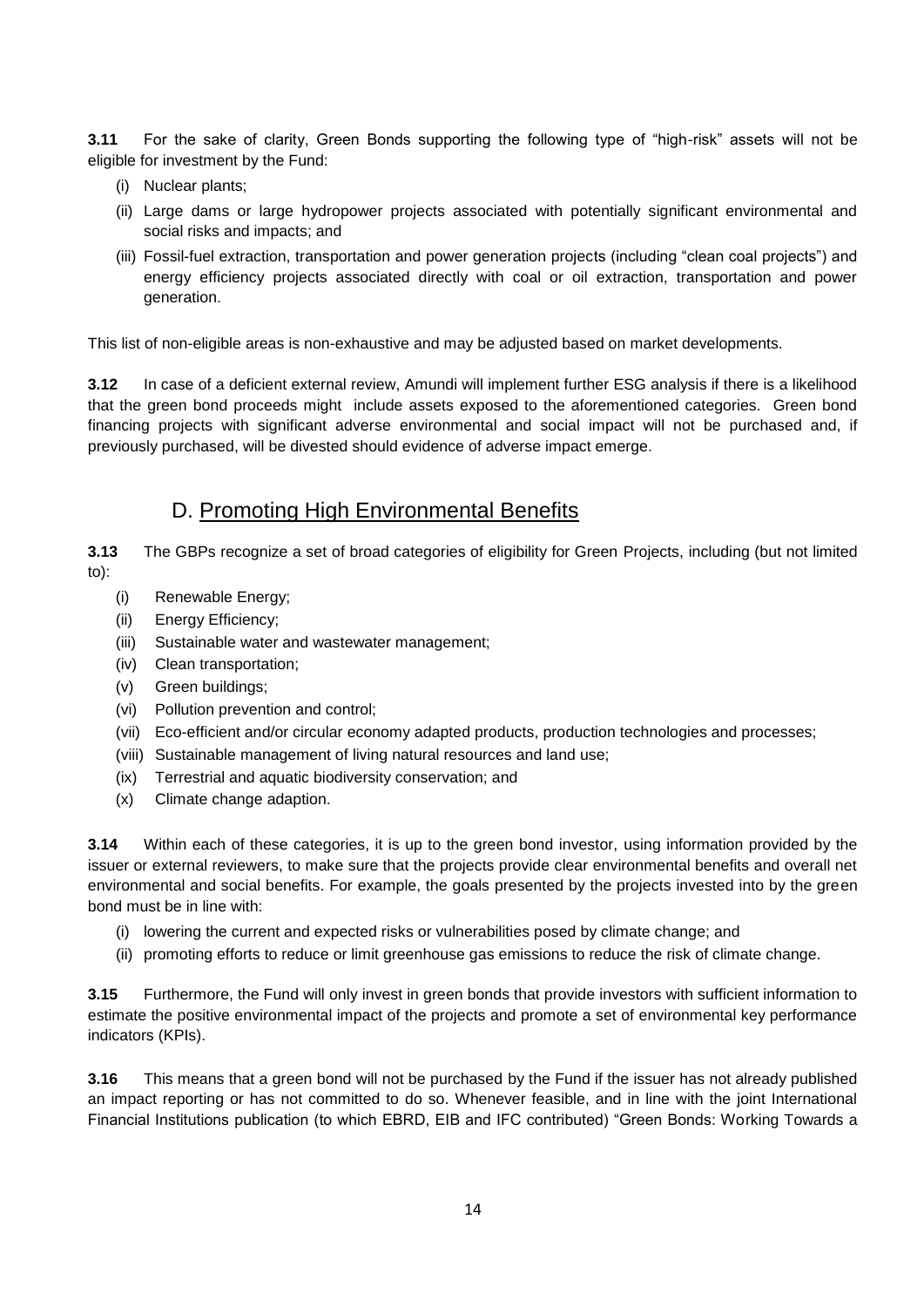Harmonized Framework for Impact Reporting<sup>18</sup>", the Fund will strongly encourage quantitative impact reporting, using metrics consistent with market best practices (see Box 3).

**3.17** Moreover, as the GBPs strongly encourage the positioning of the green project selection and other relevant environmental KPIs within the context of the issuer's overarching objectives, strategy, policy and/or processes relating to environmental sustainability, Amundi will support such an endeavor whenever possible.

### Box 3: Environmental and Social Metrics & Key Performance Indicators (KPI)

At the green bond level, Amundi will expect the impact assessment to include metrics based on generic and sector specific indicators which are pertinent to the sector in which the green bond is financing a project. Below is an indicative list of impact assessment indicators for Energy Efficiency, Renewable Energy and Clean Transport projects, which Amundi will seek to identify:

- (i) Energy Efficiency: Annual energy savings in MWh/GWh (electricity) and GJ/TJ (other energy savings); Annual GHG emissions reduced/avoided in tonnes of CO2 equivalent; Annual absolute (gross) GHG emissions from the project in tons of CO2 equivalent; Fossil fuel consumption avoided;
- (ii) Renewable Energy: Annual GHG emissions reduced/avoided in tons of CO2 equivalent; Annual renewable energy generation in MWh/GWh (electricity) and GJ/TJ (other energy); Capacity of renewable energy plants constructed or rehabilitated in MW; Capacity of renewable energy plants to be served by transmission systems (MW); Annual absolute (gross) GHG emissions from the projects in tons of CO2 equivalent; and
- (iii) Clean Transportation: Total transportation CO2 emissions per passenger-km; freight tonne-km or per capita; passenger transportation CO2 emissions per capita.

Such metrics can then be used to calculate the environmental benefit of a project by comparing the project's impact measurements against an alternative scenario if the project in question had not taken place, most notably in clean transportation.

Naturally, as climate mitigation projects have the most mature impact indicators, the green bond selection procedure will favor green bonds supporting climate mitigation projects. It is not, however, the Fund Manager's intention to limit the Fund's exposure exclusively to climate mitigation projects.

Therefore, throughout the lifetime of the project, Amundi's green bond selection process will be open to development to ensure the Fund's ESG policy corresponds to market best practices in green bond impact assessment.

For instance, KPIs relating to the area of Biodiversity conservation/management of living natural resources and sustainable water/wastewater management include the following:

- (i) Terrestrial biodiversity conservation: Evolution of the proportion of land-protected areas/entire considered zone before and after the project (%);
- (ii) Aquatic biodiversity conservation (coastal, marine and watershed): Evolution of the coverage of aquatic-protected areas /entire zone considered after the project (%); Index variation of coastal eutrophication before and after the project (%); Variation of floating plastic debris density before and after the project (%); Variation of average marine acidity (pH) before and after the project (%);
- (iii) Sustainable forestry: Evolution of the coverage of sustainable forest / entire considered zone after the project in ha (absolute) or in % (relative); Evolution of the deforestation rate before and after the project (%); Reforested areas thanks to the project (ha);

 $\overline{a}$ 

<sup>18</sup> https://www.icmagroup.org/assets/documents/Regulatory/Green-Bonds/20151202-0530-FINALRevised-Proposal2.pdf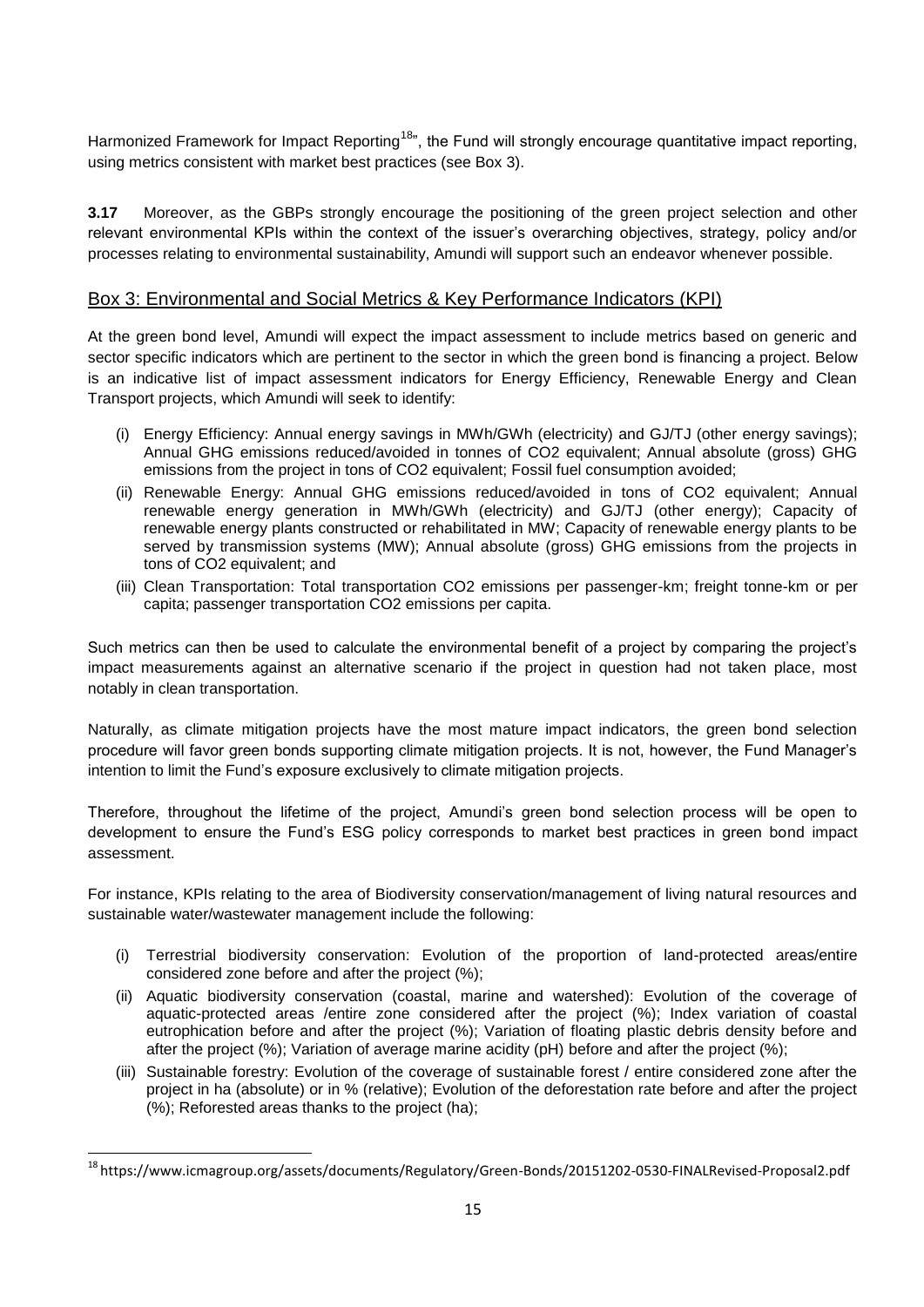- (iv) Sustainable animal husbandry and species protection: Evolution of the proportion of sustainable animal husbandries/classic animal husbandries (as a proportion of sales revenue) (%); Evolution of the proportion of traded wildlife that was poached or illicitly trafficked (%); Evolution of the proportion of local breeds classified as being at risk of extinction (%); Number of new species introduced in the considered area;
- (v) Sustainable fishery and aquaculture: Evolution of the proportion of sustainable fisheries/ classic fisheries (as a proportion of sales revenue) (%); Evolution of the proportion of fish stocks within biologically sustainable levels (%);
- (vi) Sustainable agriculture: Evolution of the proportion of sales revenue coming from sustainable/biological agriculture  $(\%)^{19}$ ;
- (vii) Water savings: Annual water use before and after the project in m3 (absolute), reduction in water use in % (relative);
- (viii) Wastewater treated or avoided: Annual amount of wastewater treated, reused or avoided before and after the project in m3 (absolute) and as % (relative);
- (ix) Treatment and disposal and/or reuse of sewage sludge: Annual amount of raw/untreated sewage sludge that is treated and disposed of, in tons (absolute) and in % (relative); Annual amount of sludge that is reused in tons (absolute) and in % (relative); and
- (x) Other types of projects : Number of people with access to clean drinking water (or annual volume of clean drinking water in m3 supplied for human consumption) through infrastructure supporting sustainable and efficient water use ; Number of people with access to improved sanitation facilities under the project; Number of people and/or enterprises benefitting from measures to mitigate the consequences of floods and droughts; Area covered by sustainable water resources management practices (% evolution); Annual catchment of water that complies with quantity and quality requirements by utilities  $(m3/year)^{20}$ .

KPIs relating to the area of energy efficiency and more specifically green buildings could be the following (nonexhaustive list):

- (i) Energy performance; and
- (ii) Internationally recognized energy efficiency or sustainability certification that is reviewed frequently after audits depending on the chosen certification (BREEAM, LEED, HQE, etc) to ensure the environmental quality of the projects.

# <span id="page-15-0"></span>IV. Fund ESG and Impact Reporting

**4.1** The Fund will issue annual extra-financial reporting, including policy related information relevant to green bond assets, ESG performance and Green Bond impact (including alignment with the GBP).

**4.2 ESG Performance**. The Fund will report at least on an annual basis on its environmental and social performance for the previous fiscal year, describing in reasonable detail: (i) implementation and operation of the ESG policy, and (ii) performance of its portfolio. This will include a list of: a) issuers; and b) the underlying projects, to the extent possible, to which the proceeds from investments, which the Fund invested in, have been allocated, as well as a brief description of the underlying projects and the amounts allocated, and their expected impact as recommended by the GBP (the "ESG Annual Report").

**4.3 Green Bond Impact.** Amundi expects reporting to include:

1

<sup>19</sup> Final List of Proposed Sustainable Development Goal Indicators, UN, 2016.

<sup>20</sup> The GBP Impact Reporting Working Group – Suggested Impact Reporting Metrics for Sustainable Water and Wastewater Management Projects, ICMA, 2017*.*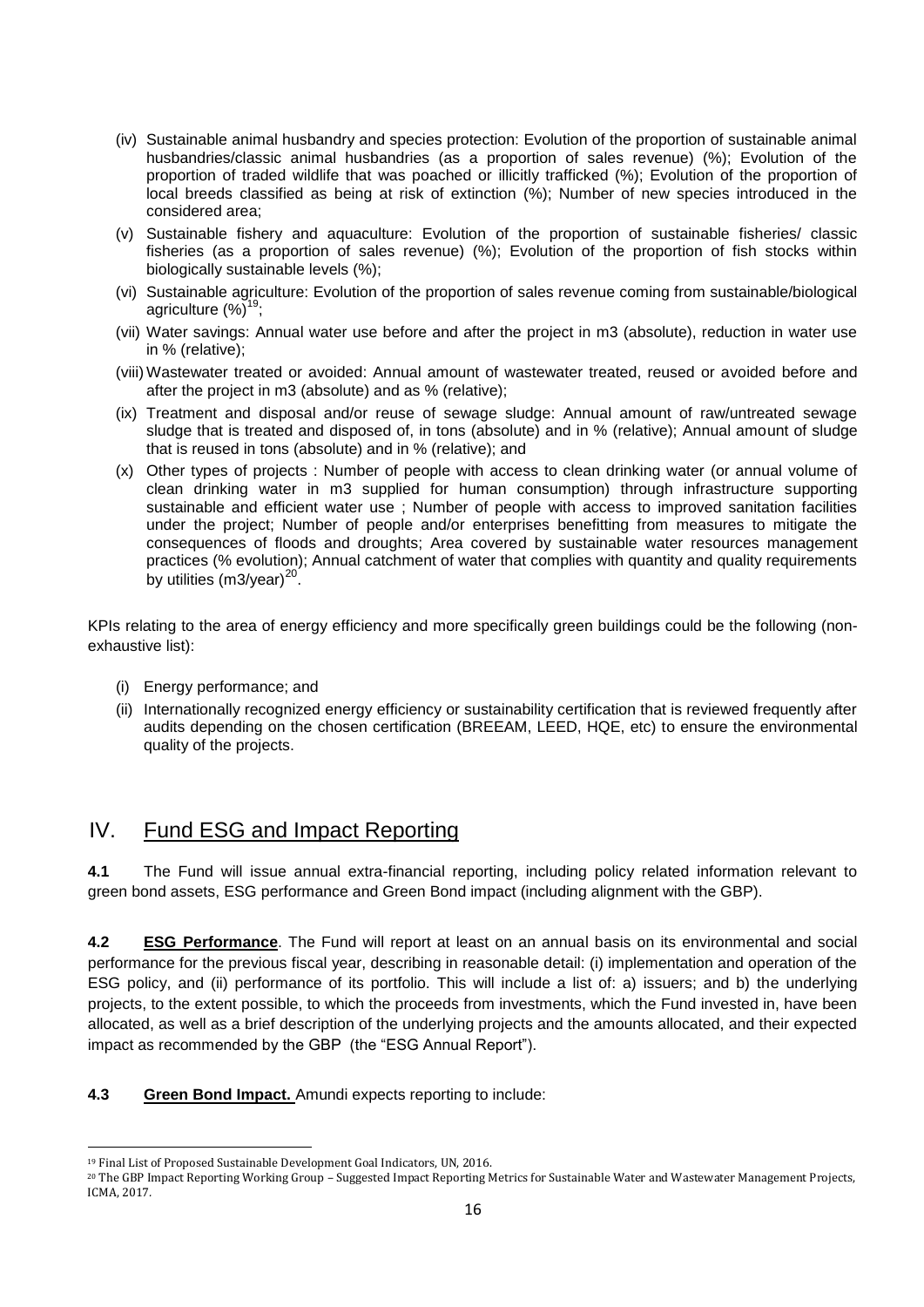- (i) Assessment of the level of compliance with the Green Bond Principles (i.e. external review with or without verification; only qualitative vs. quantitative impact assessment; positioning of the environmental KPIs of green bonds within the context of broader sustainability objectives or not; etc.) to track progress in the dissemination of best practices;
- (ii) Impact measurement;
	- with a strong preference for quantitative impact reporting;
	- with metrics consistent with market practice in order to help provide transparency to investors and spur growth in the market;
	- a qualitative description of the projects financed;
	- a clear breakdown of the use of proceeds by project (or project type); and
	- featuring qualitative factors with regards to the projects financed (region, maturity, etc.).

### <span id="page-16-0"></span>V. The Scientific Committee

**5.1** The Scientific Committee will serve in an advisory role to the Fund and will be composed of individuals for the Green Cornerstone Bond Programme with specific expertise in sustainable finance and the energy transition. The key features of the Scientific Committee have been developed by IFC and Amundi and are as follows:

- (i) The role of the Scientific Committee will be strictly limited to an advisory function. The Scientific Committee will not participate in the management or control of the Fund (ESG policy included). The Fund Manager will be the sole entity responsible for the implementation of the Fund's ESG policy;
- (ii) The Scientific Committee shall make recommendations to the Fund Manager with respect to the latest developments and good practices in the green bond market. Such recommendations shall be taken into consideration in updating the Sub-Fund's green bond investment policy, as appropriate from time to time. The guidance provided by the Scientific Committee will be sought to reinforce the integrity of the E&S profile of the Fund and to better inform or provide guidance to bond issuers; and

IFC and Amundi will be responsible for selecting the members of the Scientific Committee, that should include: (i) investors with a specific interest in the developmental impact of the Green Cornerstone Bond Programme and/or the development of sustainable finance in emerging markets; (ii) emerging markets policy makers interested in the development of green finance; (iii) other individuals with extensive expertise and experience in sustainable finance.

# <span id="page-16-1"></span>VI. Leveraging the GBP to Enhance Market Best Practice

**6.1** As a representative of the Investor community on the GBP Executive Committee, Amundi has set two priorities with regards to the GBP:

- (i) Support the development of the green bond market by building on its active experience with regards to establishing green investment vehicles; and
- (ii) Spread best practices for enhanced reporting standardization and transparency by promoting a harmonized reporting framework consistent with initiatives of key investors while encouraging quantitative impact reporting.